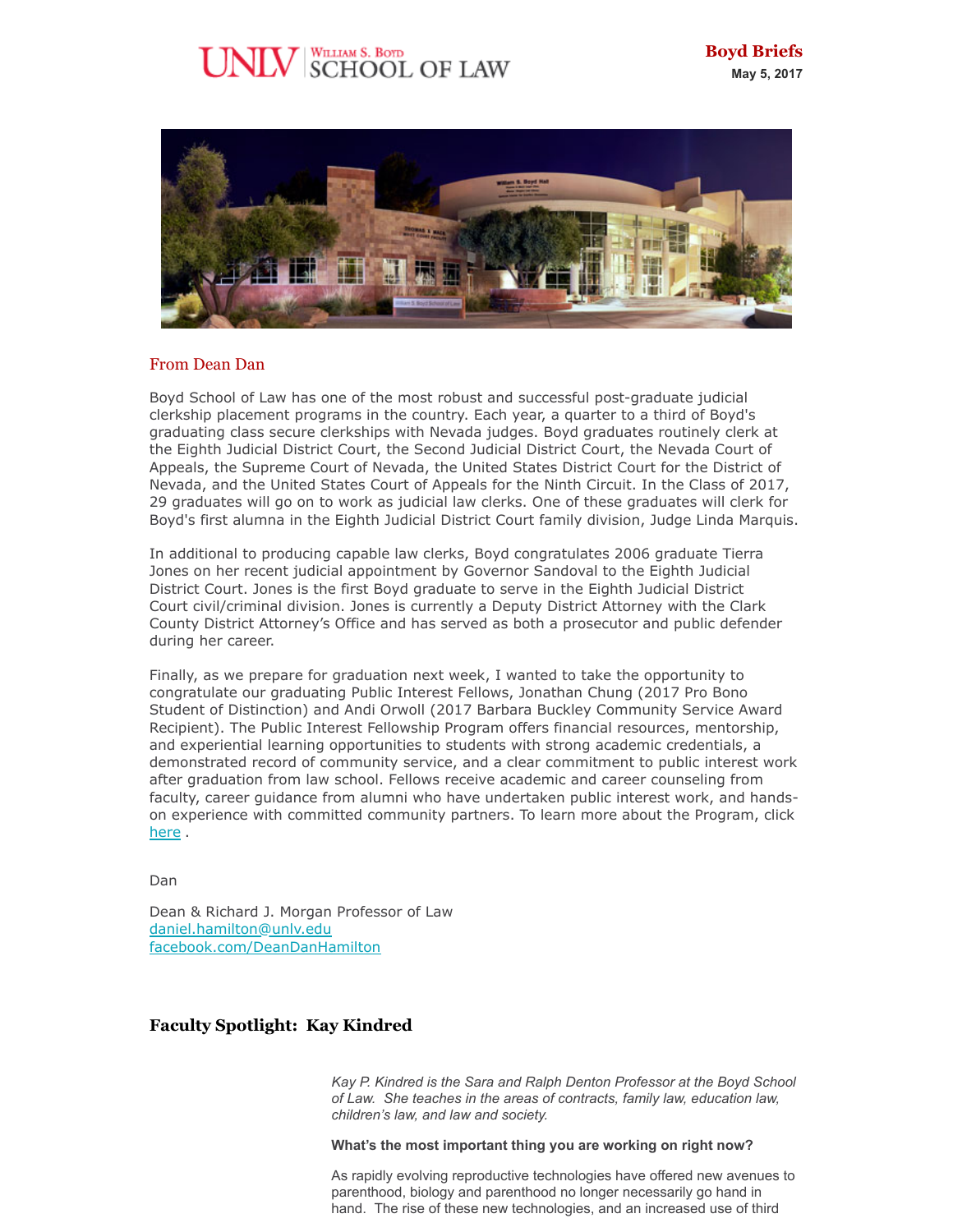

parties to assist in the creation or the gestation of an embryo, has created a number of novel legal issues, challenged our collective notions about family and the importance of biology in determining parental rights, and caused confusion and contradiction with the application of existing statutory and common law to resolve issues of parentage. There is surprisingly little regulation of the fertility industry and very little law that directly addresses the rights and interests of participants in the process of assisted reproduction. I am working on a couple of projects looking at some of the legal issues created by the use of Assisted Reproductive Technologies ("ART"). One project is an article looking at the ways in which law, technology, and the market intersect in the area of ART to create both new opportunities and obstacles to parenthood, and how issues of race and

class factor into that equation. A second related but broader project focuses on some of the myriad legal and ethical issues generated by so-called "reproductive tourism," that is, the practice of individuals traveling from one state to another or from one country to another to utilize fertility services or surrogacy services.

#### **How does your research and scholarship influence your teaching and service and vice versa?**

My research, teaching, and service interests tend very much to intersect, and work in one area informs that in the other areas. My current project with the [Uniform Law Commission](http://uniformlaws.org/) (the "ULC," formerly known as the National Conference of Commissioners on Uniform State Laws or "NCCUSL") is a good example of such an intersection. I am a Commissioner with the ULC and, at present, I am serving on a committee charged with amending the Uniform Parentage Act ("UPA"). As a family law professor, this project draws directly upon my research and teaching and uses that work in a very concrete way in the context of my professional service. The UPA, originally promulgated in 1973 ("1973 UPA"), was enacted into law by the legislatures of over half the states, and served as a model for the parentage laws of many other states that did not enact the uniform law in full. The 1973 UPA removed the legal status of illegitimacy and provided a series of presumptions used to determine a child's parentage. The Act was streamlined and augmented in 2002 to include provisions governing genetic testing and rules for determining parentage of children whose conception was not the result of sexual intercourse. The current project, the 2017 Amendments ("2017 UPA"), addresses parentage issues resulting from changes in related laws or changes in the technology of assisted reproduction that have occurred over the last fifteen years. For example, the 2017 UPA seeks to, among other things, ensure equal treatment of children born to samesex couples, (changes required to address potential constitutional infirmity of the Act resulting from the United States Supreme Court's decision in *[Obergefell](http://www.scotusblog.com/case-files/cases/obergefell-v-hodges/) v. Hodges,* 135 S. Ct. 2584 (2015), that held laws barring marriage between two persons of the same sex to be unconstitutional), update the law governing parentage in the context of surrogacy to reflect recent developments in that area, and establish rules governing the right of a child born through the use of assisted conception involving a third-party donor to genetic information. Professional service projects like this one draw directly from my scholarly research and teaching, and in turn, generate ideas and provide insights that I incorporate regularly into my scholarship and teaching.

#### **What is it about being a law school professor that inspires or motivates you?**

I believe that I am incredibly fortunate to be able to do what I do for a living. I enjoy teaching, and I've been lucky to have many wonderful students through the years. It is extremely satisfying to watch my students as they grow in their knowledge, find their own direction, and follow their passion on the road from law student to attorney. I've always considered it a privilege to be able to use my own legal training to make a positive contribution to my profession and to my community. It is no less a privilege to be able to play some small part in helping to prepare my students to be in a position to make their own contributions as members of the legal profession.

# **Student Spotlight: Adam Ellis**



## **You've had a goal of running a marathon. How are you doing with that?**

I'm not as far along as I had hoped, but I'm slowly getting back to training. Before law school, I ran a half-marathon, and my right knee decided not to cooperate a few miles in. I basically ran a majority of the race sideways to avoid bending the knee, and I think that did more damage than good. But I think sitting in class for the last three years has helped me recover!

#### **What's been the highlight of your tenure as editor-in-chief of the UNLV Gaming Law Journal?**

Besides working with all the great members of GLJ, the highlight has been interviewing Jack Binion over lunch for our recent Oral History Issue. He was around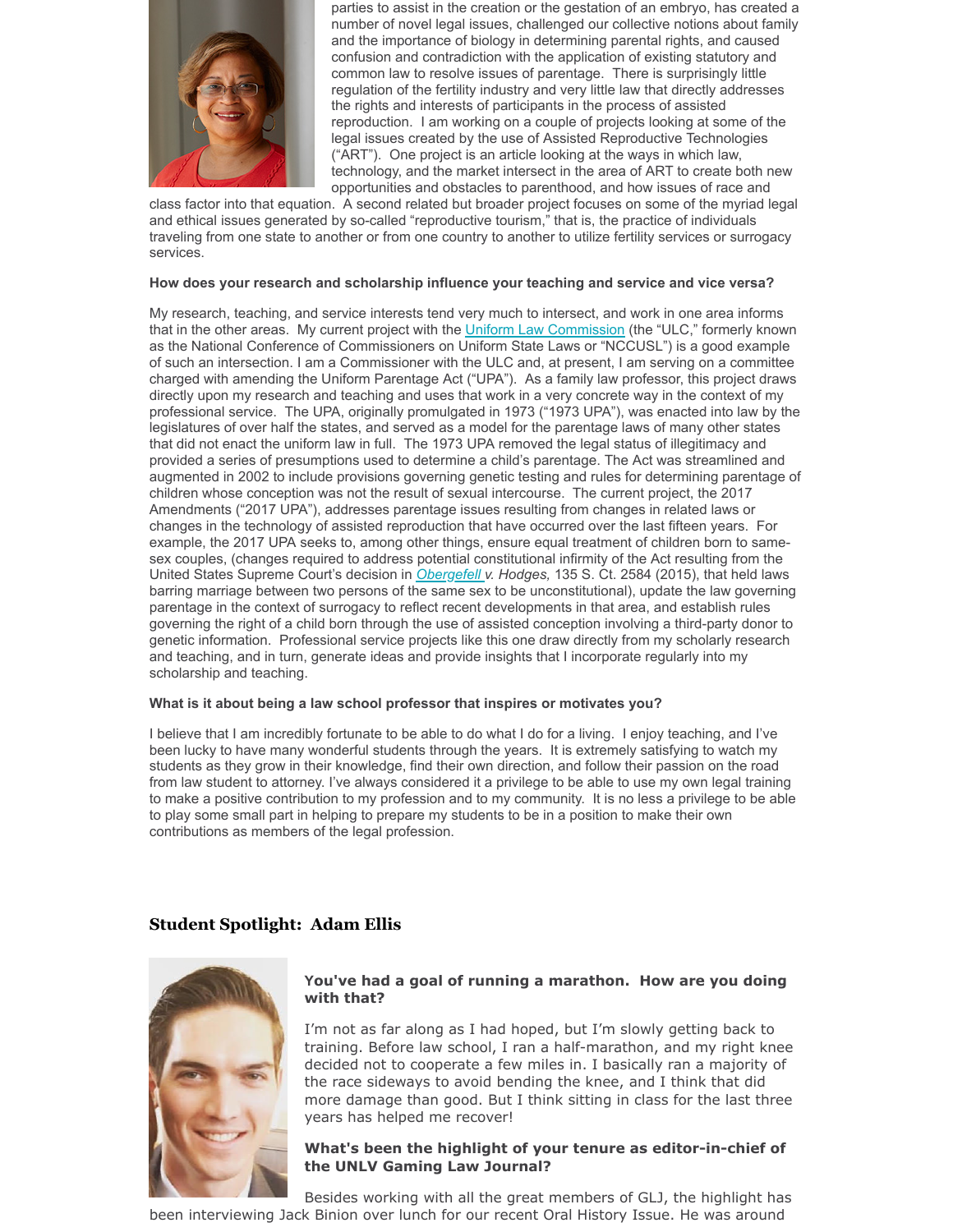for so many historic events in Las Vegas, and it was fascinating hearing his stories about gambling, the mob, and growing up the way he did. And I'm not going to lie, as a long-time Las Vegas resident, I was a little starstruck.

## **Tell us about a class you took at Boyd that you loved.**

I absolutely loved being part of the Small Business and Nonprofit Legal Clinic. Getting to work so closely with clients taught me a lot about myself, as well as the practice of law, while at the same time giving back to the community. Everyone should take one the Clinics —the experience has been invaluable.

#### **Graduation is almost here and the bar exam is next. What's after that for you?**

I have a one-year clerkship with Judge Nancy Allf, and then I'll join Snell & Wilmer as second-year associate. I've always been interested in businesses, so I feel extremely lucky being able to work in the Business Court and then with a firm that focuses on commercial litigation.

# **Alumni Spotlight: Gabrielle Angle '10**



*Global Compliance Manager, Zuffa, LLC*

### **What drew you to the UFC and what do you like most about your work there?**

I came across a Global Compliance Coordinator job posting about four and a half years ago, while working for Nevada Ballet Theatre. My externship in Senator Harry Reid's office handling immigration casework stood out on my resume and led to an interview with the UFC. The rest, as they say, is history. Now, I know more about aspects of domestic and international immigration law than I ever imagined I would know, but I love it. Though definitely not very knowledgeable or a fan when I started, I have developed a great appreciation and respect for

mixed martial arts. Every day is a new challenge, and I have learned and grown professionally and personally working there.

#### **You're involved in a lot – working for the UFC, teaching ballet, President of the Boyd Law Alumni Board, and a fee reviewer for the Caesars bankruptcy case, among other things. How do you keep everything balanced and organized?**

Keeping myself this busy forces me to constantly think about what is next, what else needs to be done, which deadlines loom, etc. Having many responsibilities makes me more efficient than I probably would be otherwise. Each activity sparks a different interest for me--from the constant challenges teaching and choreographing 70 dance students--to leading the Alumni Board and setting an example for others both personally and in the community. It is also my privilege to work for someone whom I admire most in this world and gain knowledge in the process.

## **If you could be any fictional character, who would you be?**

Dagny Taggart, the protagonist in Ayn Rand's novel *Atlas Shrugged*. She is an incredible blend of strength, compassion, drive, and is beautifully flawed. Despite living in a world dominated by men, and surrounded by a terrifying political culture, she forges ahead- refusing to let anything stand in the way of doing what she believes is right.

## **If you could live anywhere else in the world, where would it be?**

Manhattan, New York City. Although many other cities and countries are on my travel list, New York City captures my heart. I visited there in my youth, and I have traveled there twice in the last two years. Each time has been among my most incredible experiences. Experiencing the energy of the city, walking the streets, seeing the people, the shops, the architecture, the culture--for me, it is indescribable.